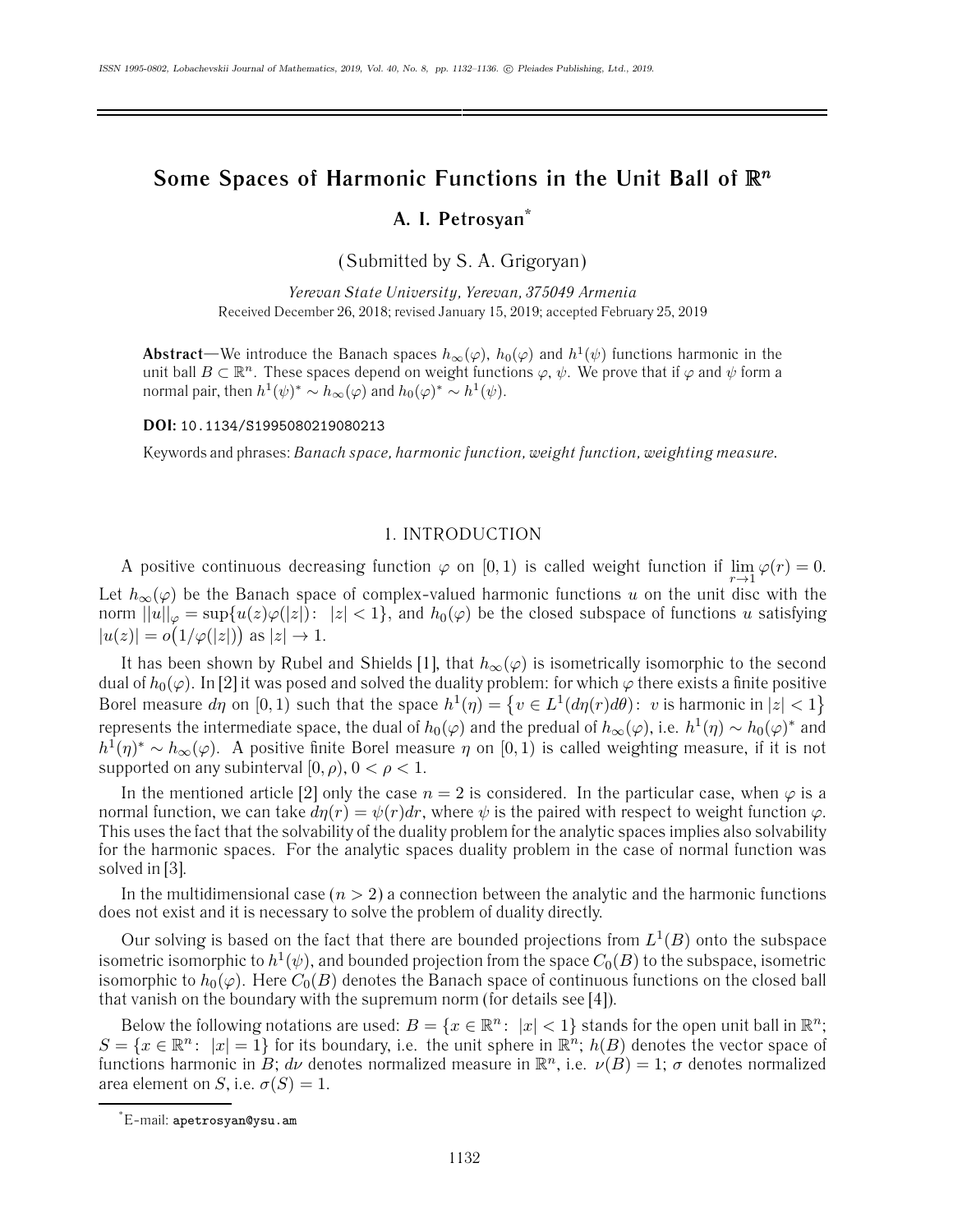## 2. THE SPACES OF HARMONIC FUNCTIONS

Let the functions  $\varphi(r)$  and  $\psi(r)$  are positive and continuous on [0, 1) and

$$
\lim_{r \to 1} \varphi(r) = 0 \quad \text{and} \quad \int_{0}^{1} \psi(r) dr < \infty. \tag{1}
$$

1

Among these functions we choose so-called normal functions and normal pairs.

**Definition 1.** The positive and continuous on [0, 1) function  $\varphi$  is called *normal*, if there are three constants  $0 < a < b$  and  $0 \le r_0 < 1$  such that

$$
\frac{\varphi(r)}{(1-r)^a} \quad \text{almost decreases in} \quad r_0 \le r < 1 \quad \text{and} \quad \lim_{r \to 1^-} \frac{\varphi(r)}{(1-r)^a} = 0,
$$
\n
$$
\frac{\varphi(r)}{(1-r)^b} \quad \text{almost increases in} \quad r_0 \le r < 1 \quad \text{and} \quad \lim_{r \to 1^-} \frac{\varphi(r)}{(1-r)^b} = \infty.
$$

Note that a and b are not uniquely determined by  $\varphi$ .

Recall that a real function  $g(r)$  is called almost increasing, if there exists a constant  $C > 0$  such that  $g(r_1) \leq Cg(r_2)$  for any  $r_1 < r_2$ . Almost decreasing functions are defined similarly.

**Definition 2.** The functions  $\{\varphi, \psi\}$  will be called *a normal pair* if  $\varphi$  is normal and if there is a number  $\alpha$  (the pair index) such that

$$
\varphi(r)\psi(r) = (1 - r^2)^{\alpha}, \quad 0 \le r < 1, \quad \text{and} \quad \int_{0}^{1} \psi(r)dr < \infty.
$$

**Lemma 1.** *If*  $\varphi$  *is normal, then there exists a function*  $\psi$  *such that*  $\{\varphi, \psi\}$  *is a normal pair.* 

*Proof.* Choose b such that  $\varepsilon(r) = (1 - r)^b / \varphi(r) \to 0$ . Then the function

$$
\psi(r) = (1 - r^2)^{\alpha}/\varphi(r) = \varepsilon(r)(1 - r^2)^{\alpha}/(1 - r)^b
$$

will be integrable, if we choose  $\alpha > b - 1$ .  $\Box$ 

Note, that if  $\alpha > b$ , then  $\psi$  is normal too, with corresponding indices  $\alpha - b$  and  $\alpha - a$ .

Let  $\varphi$  and  $\psi$  satisfy (1). We extend these functions to B by defining  $\varphi(x) = \varphi(|x|)$  and  $\psi(x) = \psi(|x|)$ and define the spaces of harmonic functions:

$$
h_{\infty}(\varphi) = \left\{ u \in h(B) \colon ||u||_{\varphi} = \sup_{x \in B} |u(x)|\varphi(x) < \infty \right\};
$$

$$
h_0(\varphi) = \left\{ u \in h(B) \colon \lim_{|x| \to 1} |u(x)|\varphi(x) = 0 \right\};
$$

$$
h^1(\psi) = \left\{ u \in h(B) \colon ||u||_{\psi} = \int_B |u(x)|\psi(x)d\nu(x) < \infty \right\}.
$$

Clearly  $h_0(\varphi) \subset h_\infty(\varphi)$  so we can use the norm  $||u||_\varphi$  on  $h_0(\varphi)$ . These three spaces are all normed linear spaces with the indicated norms. In [4] it is also proved their completeness.

## 3. REPRODUCING KERNEL

Let  $\{\varphi, \psi\}$  be a normal pair. Introduce duality (bilinear form) between  $h_{\infty}(\varphi)$  and  $h^1(\psi)$ :

$$
\langle u, v \rangle = \int_{B} u(x) \overline{v(x)} \left( 1 - |x|^2 \right)^{\alpha} d\nu(x), \quad u \in h_{\infty}(\varphi), \quad v \in h^1(\psi). \tag{2}
$$

LOBACHEVSKII JOURNAL OF MATHEMATICS Vol. 40 No. 8 2019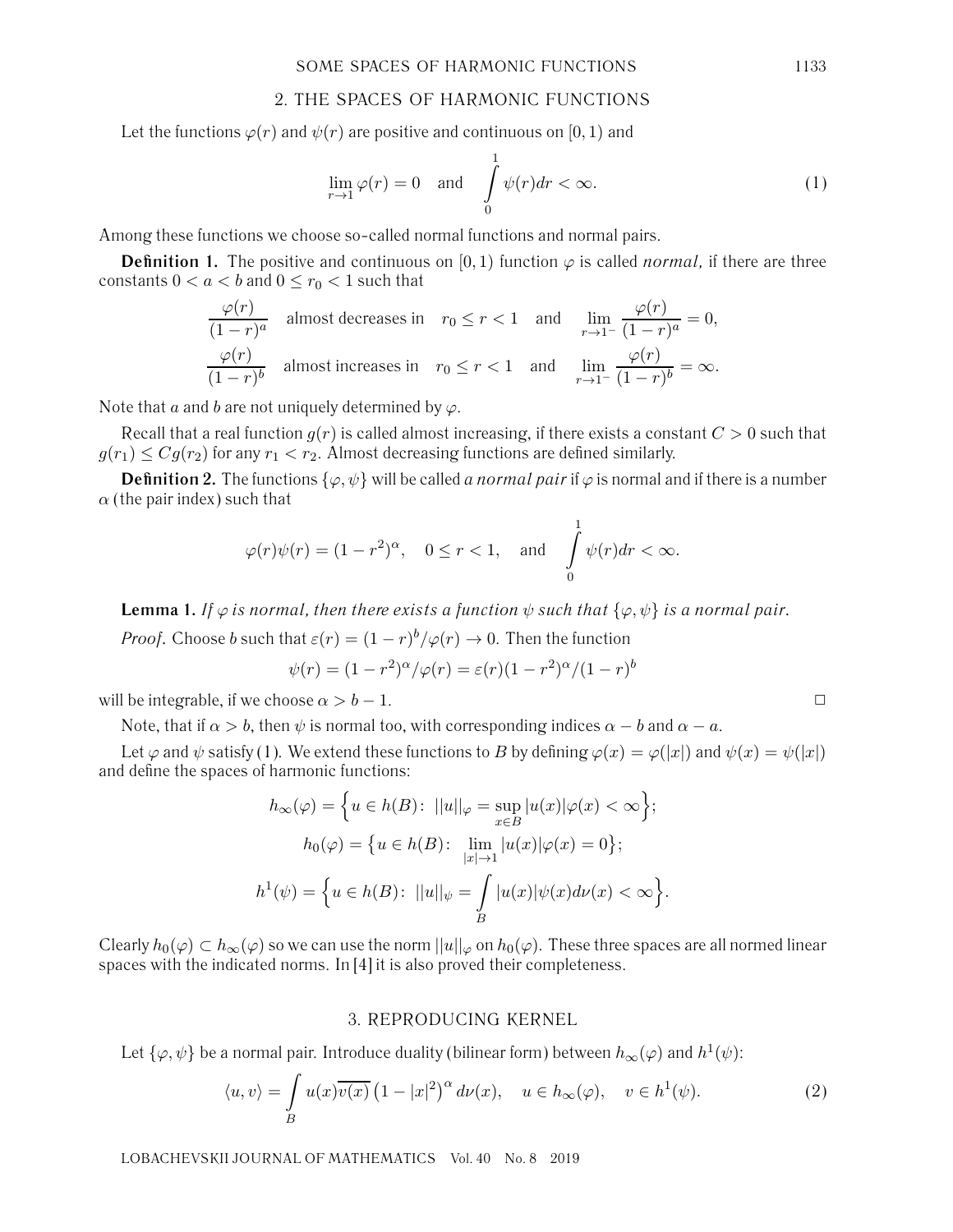### 1134 PETROSYAN

The function  $Q_{\alpha}(x, y)$  is called a reproducing kernel for the bilinear form (2) if  $\langle u(\cdot), Q_{\alpha}(x, \cdot) \rangle = u(x)$ for all  $u \in h_{\infty}(\varphi) \cup h^{1}(\psi)$ . For the first time, the expansion in the zonal harmonics for this kernel were obtained in [5] (for integer  $\alpha$ ) and [6] (for  $\alpha \ge 0$ ). This expansion is

$$
Q_{\alpha}(x,y) = \frac{2}{nV(B)} \sum_{m=0}^{\infty} \frac{\Gamma(n/2+m+\alpha+1)}{\Gamma(n/2+m)\Gamma(\alpha+1)} Z_m(x,y),
$$

where the functions  $Z_m(x, y)$  are the zonal harmonics of degree m.

Consider the integral linear operators

$$
(Ph)(y) = \varphi(y) \int_B Q_{\alpha}(x, y)h(x)\psi(x)d\nu(x), \quad h \in L^{\infty}(B), \quad y \in B,
$$
  

$$
(Sf)(y) = \psi(y) \int_B Q_{\alpha}(x, y)f(x)\varphi(x)d\nu(x), \quad f \in L^1(B), \quad y \in B.
$$

**Theorem 1.** *The following conditions are equivalent:*

(i) 
$$
||Q_{\alpha}(\cdot, y)||_{\eta} \le \frac{c}{\varphi(y)}, y \in B;
$$

- (ii) P is a bounded projection of  $L^{\infty}(B)$  onto the subspace  $\varphi h_{\infty}(\varphi)$ ;
- (iii) S is a bounded projection of  $L^1(B)$  onto the subspace  $\psi h^1(\psi)$ ;

(iv) 
$$
h^1(\psi)^* \sim h_{\infty}(\varphi);
$$

(v) 
$$
h_0(\varphi)^* \sim h^1(\psi)
$$
.

This Theorem is proved in [4] for the more general case, when  $\varphi$  is not necessarily a normal function and  $\psi$  is the derivative of the weighting measure  $d\eta$ , i.e.  $d\eta = \psi dr$ .

#### 4. THE MAIN RESULT

We need the following lemma, which has a technical character. **Lemma 2.** *For*  $\gamma$  >  $-1$  and  $m$  >  $1 + \gamma$  *we have* 

$$
\int_{0}^{1} (1 - \rho r)^{-m} (1 - r)^{\gamma} dr \le c (1 - \rho)^{1 + \gamma - m}, \quad 0 < \rho < 1.
$$
 (3)

*Proof.* Integrating by parts, we obtain

$$
\int_{0}^{1} (1 - \rho r)^{-m} (1 - r)^{\gamma} dr = \frac{1}{\gamma + 1} + \frac{m}{\gamma + 1} \rho \int_{0}^{1} (1 - \rho r)^{-m-1} (1 - r)^{\gamma + 1} dr
$$

$$
\leq c_1 + c_2 \rho \int_{0}^{1} (1 - \rho r)^{-m + \gamma} dr,
$$

since  $(1 - r)^{\gamma + 1} \le (1 - \rho r)^{\gamma + 1}$ . The result follows.

The following lemma is basic.

1

**Lemma 3.** *If*  $\{\varphi, \psi\}$  *is a normal pair and if*  $\alpha + \beta - b > -1$  *and*  $m \ge 1 + \alpha + \beta$ *, then* 

$$
\int_{0}^{1} (1 - \rho r)^{-m} (1 - r)^{\beta} \psi(r) dr \le c (1 - \rho)^{1 + \alpha + \beta - m} / \varphi(\rho), \quad 0 \le \rho < 1.
$$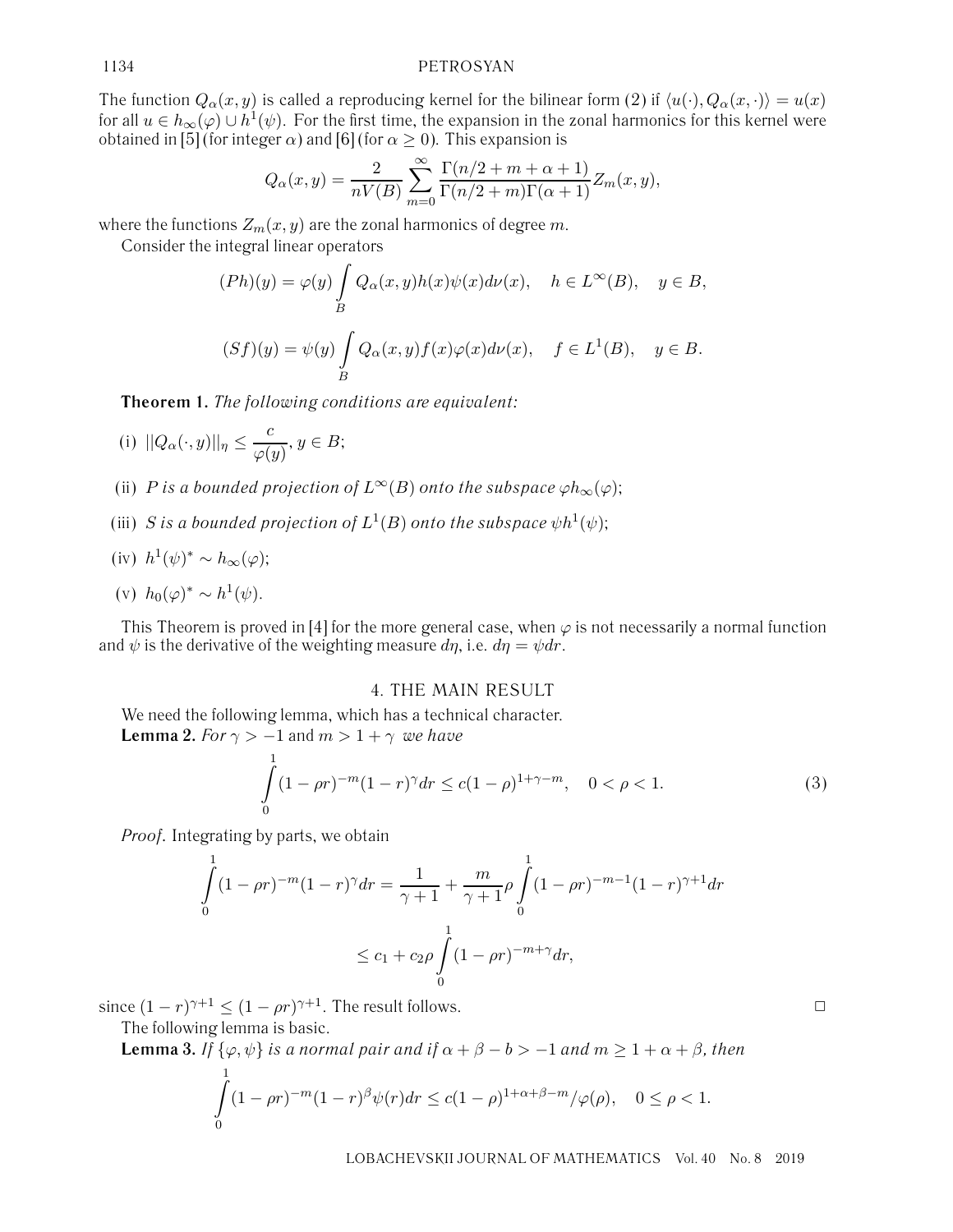*Proof.* With the notation in Definitions 1 and 2 we have

$$
\int_{0}^{1} (1 - \rho r)^{-m} (1 - r)^{\beta} \psi(r) dr = \int_{0}^{r_0} + \int_{r_0}^{1} = I_1 + I_2.
$$

The first integral is bounded for  $0 \leq \rho < 1$ . As for the second integral, for  $\rho > r_0$  we have

$$
I_2 = \int_{r_0}^1 (1 - \rho r)^{-m} (1 - r)^{\beta} (1 - r^2)^{\alpha} / \varphi(r) dr = \int_{r_0}^{\rho} + \int_{r_0}^1
$$
  

$$
\leq c \int_{r_0}^{\rho} (1 - \rho r)^{-m} (1 - r)^{\alpha + \beta - a} (1 - r)^{a} / \varphi(r) dr + c \int_{\rho}^1 (1 - \rho r)^{-m} (1 - r)^{\alpha + \beta - b} (1 - r)^{b} / \varphi(r) dr
$$
  

$$
\leq c \frac{(1 - \rho)^a}{\varphi(\rho)} \int_{r_0}^{\rho} (1 - \rho r)^{-m} (1 - r)^{\alpha + \beta - a} dr + c \frac{(1 - \rho)^b}{\varphi(\rho)} \int_{\rho}^1 (1 - \rho r)^{-m} (1 - r)^{\alpha + \beta - b} dr,
$$

and the result follows from Lemma 2, since  $\alpha + \beta - a > \alpha + \beta - b > -1$  and  $m > 1 + \alpha + \beta - a >$  $1 + \alpha + \beta - b$ . The constant c is not necessarily the same in different expressions.

The following Theorem is the main result of this paper.

**Theorem 2.** *If* { $\varphi, \psi$ } *is a normal pair, then*  $h^1(\psi)^* \sim h_{\infty}(\varphi)$  *and*  $h_0(\varphi)^* \sim h^1(\psi)$ .

*Proof.* As follows from Theorem 1, it is sufficient to prove the inequality

$$
\int_{B} |Q_{\alpha}(x,y)| \psi(x) d\nu(x) \le c/\varphi(y), \quad y \in B.
$$
\n(4)

In the multidimensional case,  $Q_{\alpha}(x, y)$  cannot be written in the explicit form, but for our purposes it is sufficient the estimate

$$
|Q_{\alpha}(x,y)| \le C/|x-y|^{n+\alpha}, \quad |x| < 1, \quad |y| = 1,\tag{5}
$$

obtained in [7] (Lemma 2.7).

Let  $x = rx'$  and  $y = \rho y'$  be the polar form of points  $x, y \in B$  (i.e.  $x', y' \in S$ ,  $0 < r$ ,  $\rho < 1$ ). Passing to the polar coordinates (taking into account that  $d\nu(x) = nr^{n-1}drd\sigma(x')$ ) and using the estimate (5), we get

$$
\int_{B} |Q_{\alpha}(x,y)|\psi(x)d\nu(x) = n \int_{0}^{1} \int_{S} |Q_{\alpha}(x,y)|\psi(r)r^{n-1}dr d\sigma(x')
$$
\n
$$
\leq C \int_{0}^{1} \psi(r)r^{n-1}dr \int_{S} \frac{d\sigma(x')}{|r\rho x'-y'|^{n+\alpha}}.
$$
\n(6)

As is known, for any  $m>n-1$ 

$$
\int_{S} \frac{d\sigma(y)}{|x - y|^m} \le \frac{C}{(1 - |x|)^{m - n + 1}}, \quad |x| < 1
$$

(see, for instance, [7] (Lemma 2.9)). From this we get

$$
\int_{S} \frac{d\sigma(x')}{|r\rho x'-y'|^m} \le \frac{C}{(1-r\rho)^{m-n+1}},\tag{7}
$$

LOBACHEVSKII JOURNAL OF MATHEMATICS Vol. 40 No. 8 2019